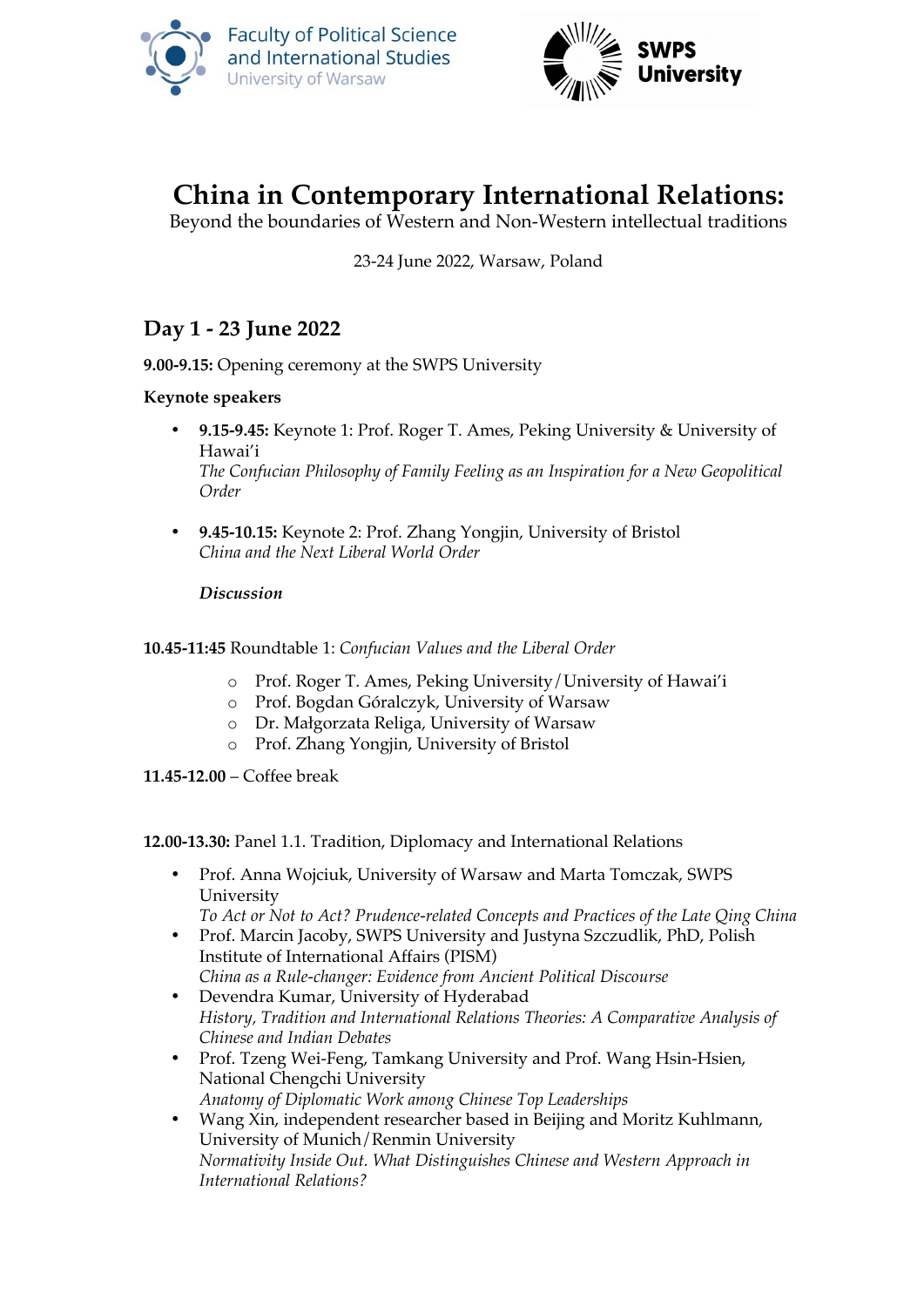



**12.00-13.30:** Panel 1.2. Exploring the Terrain: China and the Notion of Soft Power

- Kerry Longhurst, PhD, Collegium Civitas, Warsaw *Higher Education and Soft Power - is there anything to talk about?*
- Agnieszka Nitza-Makowska, PhD, Collegium Civitas, Warsaw *China's Soft Power and its Environmental Policies*
- Katarzyna Skiert-Andrzejuk, Collegium Civitas, Warsaw *China's Soft Power in Central Asia: Concepts, Instruments, and Footprint*
- Łukasz Świetnicki, University of Economics and Human Sciences, Warsaw *China's Soft Power in Poland*
- Prof. Malgorzata Zajaczkowski, Warsaw School of Economics *Development Cooperation of China: The Role and Importance of Foreign Aid*
- Sylwia Głuch-Canha, University of Warsaw *Strengths And Weaknesses of Chinese Soft Power – Panda Diplomacy*

**13.30-14.30:** Lunch break

**14.30-16.30:** Panel 1.3. International Relations Strategies and Policies

- Tian He, Anton Malkin, Chinese University of Hong Kong, Shenzhen, Rachel Rapaport, Independent Scholar *Re-examining "China as a Status Quo or Revisionist Power" Debate: China's Space Diplomacy and Challenge to the US-Led International Space Order*
- Piotr Uhma, PhD, Pedagogical University, Cracow *China and the Principle of Non-interference in Internal and External Affairs of States*
- Zoltan Voros, PhD, University of Pécs *Chinese Geopolitics in the 21st Century - Challenging the Global World Order?*
- Liu Weihao, Xi'an International Studies University *The Regional Planning Policy as a Determinant of China's Contemporary International Strategy*
- Monika Krukowska, PhD, SGH Warsaw School of Economics *The Role of Africa in China's Race for Global Leadership*

**14.30-16.30:** Panel 1.4. The Changing Global Order

- Orazio Maria Gnerre, University of Perugia *The Third Subject: the Rise of China and the Multipolarization of International Relations*
- Ana Pantea, PhD, Babes-Bolyai University *Belt and Road Initiative and its Changing Objectives*
- Soeon Park, Fudan University *China's Role Changes in Global Climate Change Governance*
- Anne-Marie Dedene, Vrije Universiteit Brussel *Chinese Maritime Power Through the Chinese Lens*
- Johnson Chandam, University of Warsaw *Beyond War and Peace*
- Riccardo Nanni, University of Bologna *Enter the "Splinternet"? Deconstructing Narratives on China's Technological Rise in the Age of Digital Sovereignty*

**18.00:** Conference Dinner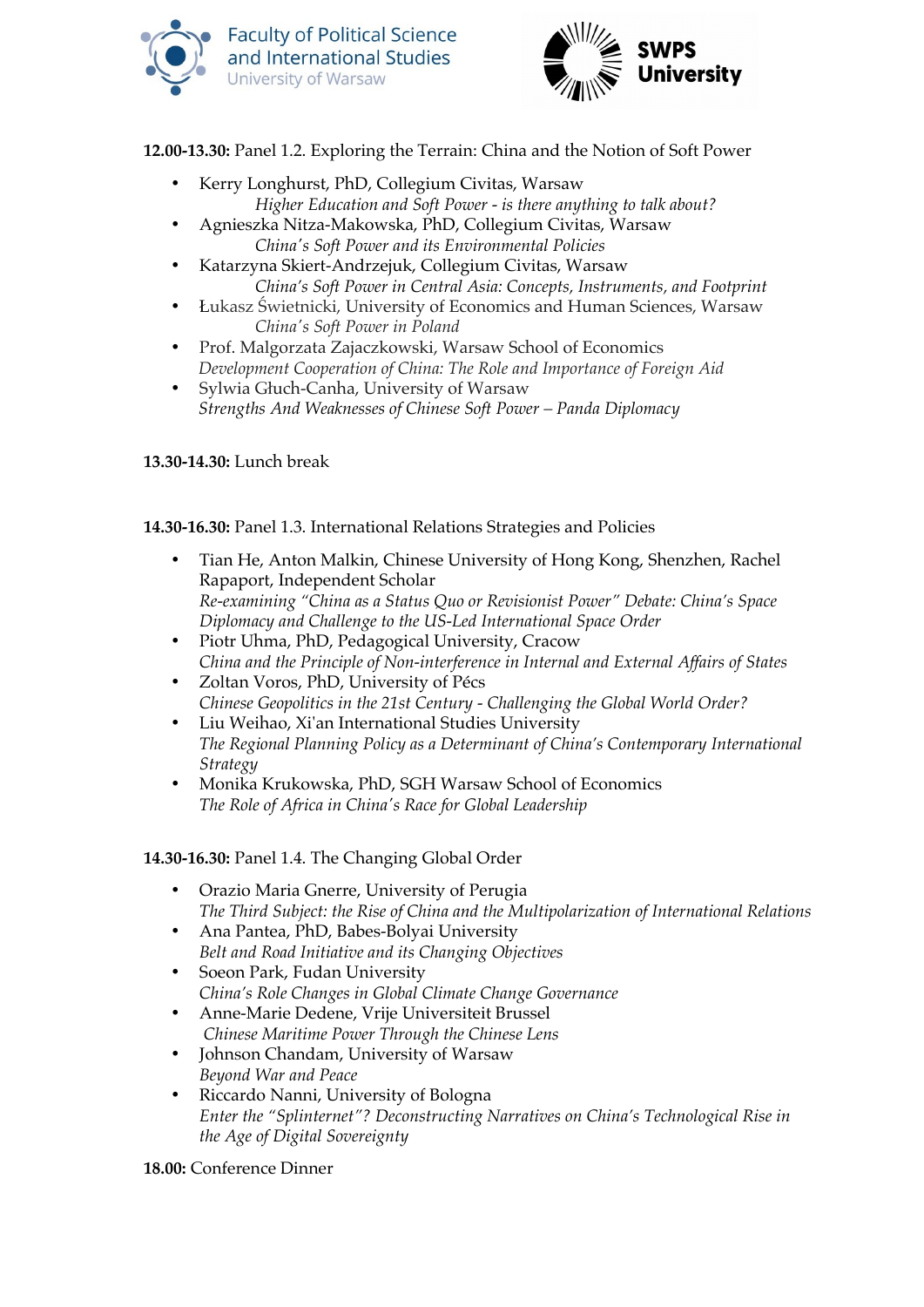



# **Day 2 – 24 June 2022**

**9.00-9.15:** Opening ceremony at the Faculty of Political Science and International Studies, University of Warsaw

#### **Keynote speakers**

- **9.15-9.40:** Keynote 3: Prof. Feng Huiyun, Griffith University *The Art of Peace: Strategic Culture and Chinese Foreign Policy*
- **9.40-10.00:** Keynote 4: Prof. Paul C. Irwin Crookes**,** University of Oxford *The Evolving Landscape of EU-China Relations: Should We Be Optimists or Pessimists?*

#### *Discussion*

#### **10.30-11.45:** Roundtable 2: *China, Russian Aggression on Ukraine and the Future Global Order*

- o Prof. Paul C. Irwin Crookes, University of Oxford
- o Prof. Feng Huiyun, Griffith University
- o Prof. Edward Haliżak, University of Warsaw
- o Prof. Stephen Nagy, International Christian University
- o Prof. Zhang Yongjin, University of Bristol

#### **11.45-12:15** – Coffee break

#### **12:15-14.15:** Panel 2.1. China–EU–US Relations, Part 1

- Prof. Adam Liu, National University of Singapore *Unpacking 'the West': Chinese Public Attitudes towards Europe and the United States*
- Aleksandra Jareczewska, PhD, University of Warsaw *Interdependent Rivalry - the Evolution of the United States Approach Toward China After the Cold War*
- Prof. Maria Adele Carrai, New York University *The New Cold War between China and the US: A Self-fulfilling Prophecy Within a Battle of Narratives*
- Prof. Marcin Grabowski, Jagiellonian University *Joe Biden's Strategy towards China: Change or Continuity*
- Rafał Wiśniewski, PhD, Adam Mickiewicz University *US Strategy Towards PRC in the New Era of Sino-American Relations*
- Matthieu Rousseau, University of Warsaw *Common Heritage of Mankind in Space: Collateral Damage of Sino-American Rivalry in Outer Space?*